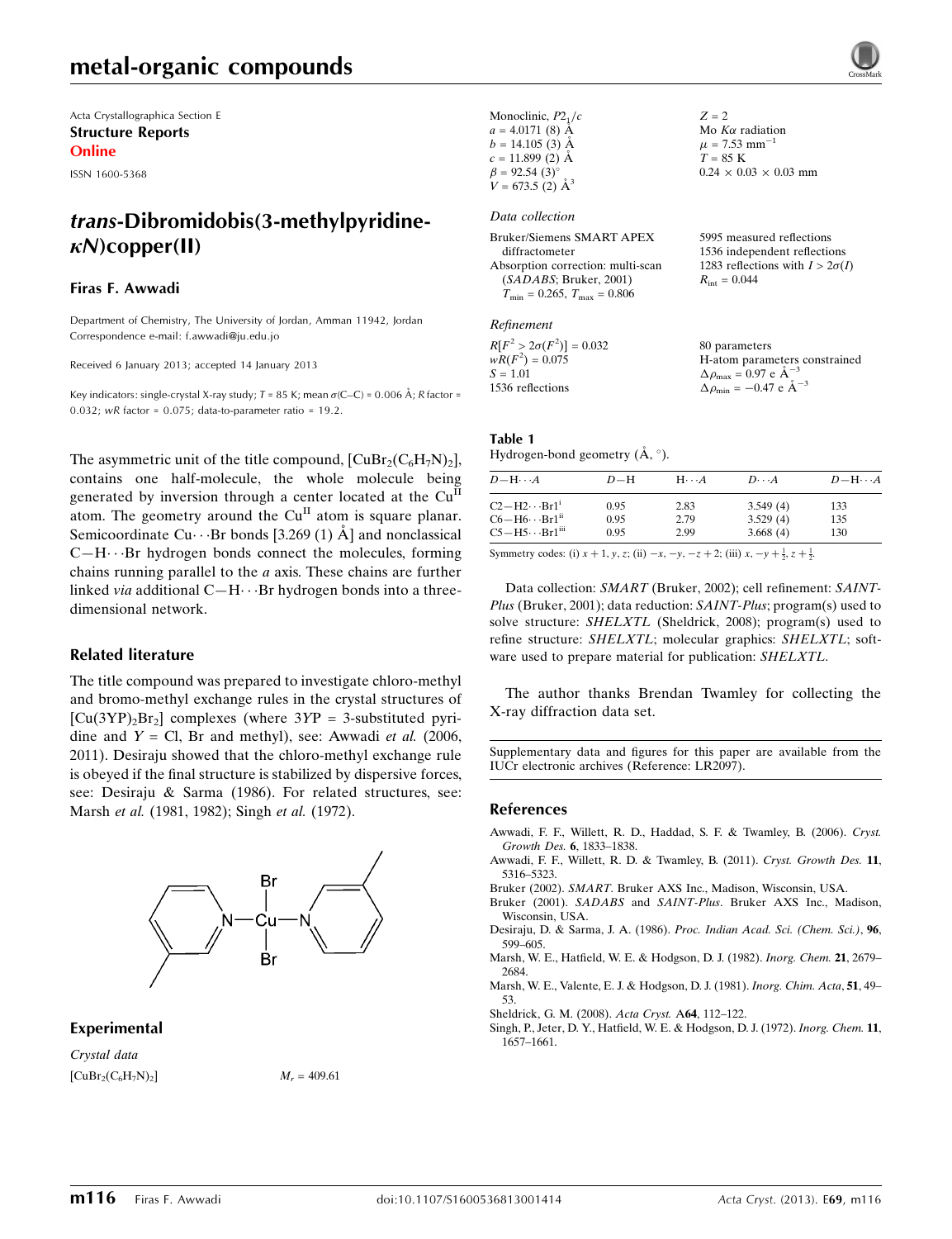# **supporting information**

*Acta Cryst.* (2013). E**69**, m116 [doi:10.1107/S1600536813001414]

# *trans***-Dibromidobis(3-methylpyridine-***κN***)copper(II)**

## **Firas F. Awwadi**

#### **S1. Comment**

The molecular units (Fig. 1) of the title compound are linked *via* Cu···Br semi-coordinate bonds to form a chain structure that runs parallel to the *a*-axis (Fig. 2). These chains are reinforced by C6—H6···Br1 and C2—H2···Br1 hydrogen bonding interactions. The data summarizing these interactions are shown in Table 1. These chains are interlinked using non-classical C5—H5···Br1 hydrogen bonding interactions to form the final three dimensional structure (Fig. 3). Cu(4MP)2Cl2, (Marsh *et al.*, 1981), where 4MP is 4-methylpyridine, forms an extended chain structure based on the Cu···Cl semi coordinate bond, similar to the title compound. In contrast, Cu(2MP)<sub>2</sub> $X_2$ , 2MP = 2-methylpyridine and  $X =$ Cl or Br, form a dimer structure based on the Cu···*X* semi coordinate bond (Singh *et al.*, 1972 and Marsh *et al.*, 1982).

The title compound was prepared to investigate chloro-methyl and bromo-methyl exchange rules in the crystal structures of Cu(3YP)<sub>2</sub>Br<sub>2</sub> complexes, where  $3YP = 3$ -substituted pyridine and Y = Cl, Br and methyl (Awwadi *et al.*, 2006 and Awwadi *et al.*, 2011). These three compounds are isostructural in the solid state, hence, the halo-methyl exchange rule is not violated. Desiraju showed that the chloro-methyl exchange rule is obeyed if the final structure is stabilized by dispersive forces (Desiraju & Sarma, 1986). This indicates that the Cu $\cdots$ Br semi-coordinate bonds play the crucial role in determining the final structure of these compounds. The volume of the methyl group is  $ca$  24  $\AA$ <sup>3</sup> which is in between the volume of chlorine  $(ca 19 \text{ Å}^3)$  and bromine  $(ca 27 \text{ Å}^3)$ . In contrast, if directional forces are involved, the chloro-methyl exchange rule is violated.

#### **S2. Experimental**

2 mmol of 3-methylpyridine were dissolved in 20 mL of acetonitrile. One mmol of  $\text{CuBr}_2$  was dissolved in 20 mL of acetonitrile. The two solutions were mixed. The resulting solution was gently heated with stirring for 15 minutes. The solution was filtered and left to slowly evaporate at the room temperature. Green crystals with a needle habit were formed. One of these crystals was used for single-crystal X-ray data collection.

#### **S3. Refinement**

The structure was solved by direct methods and refined by least squares method on  $F<sup>2</sup>$  using the *SHELXTL* program package. The structure was solved in the space group  $P2(1)/c$  (#14) by analysis of systematic absences. All atoms were refined anisotropically. Hydrogen atoms were placed at the calculated positions using a riding model with C(aromatic)—  $H = 0.95$  Å and *Uiso*(H) = 1.2*Ueq*(C), and with C(aliphatic)—H = 0.98 Å and *Uiso*(H) = 1.5*Ueq*(C).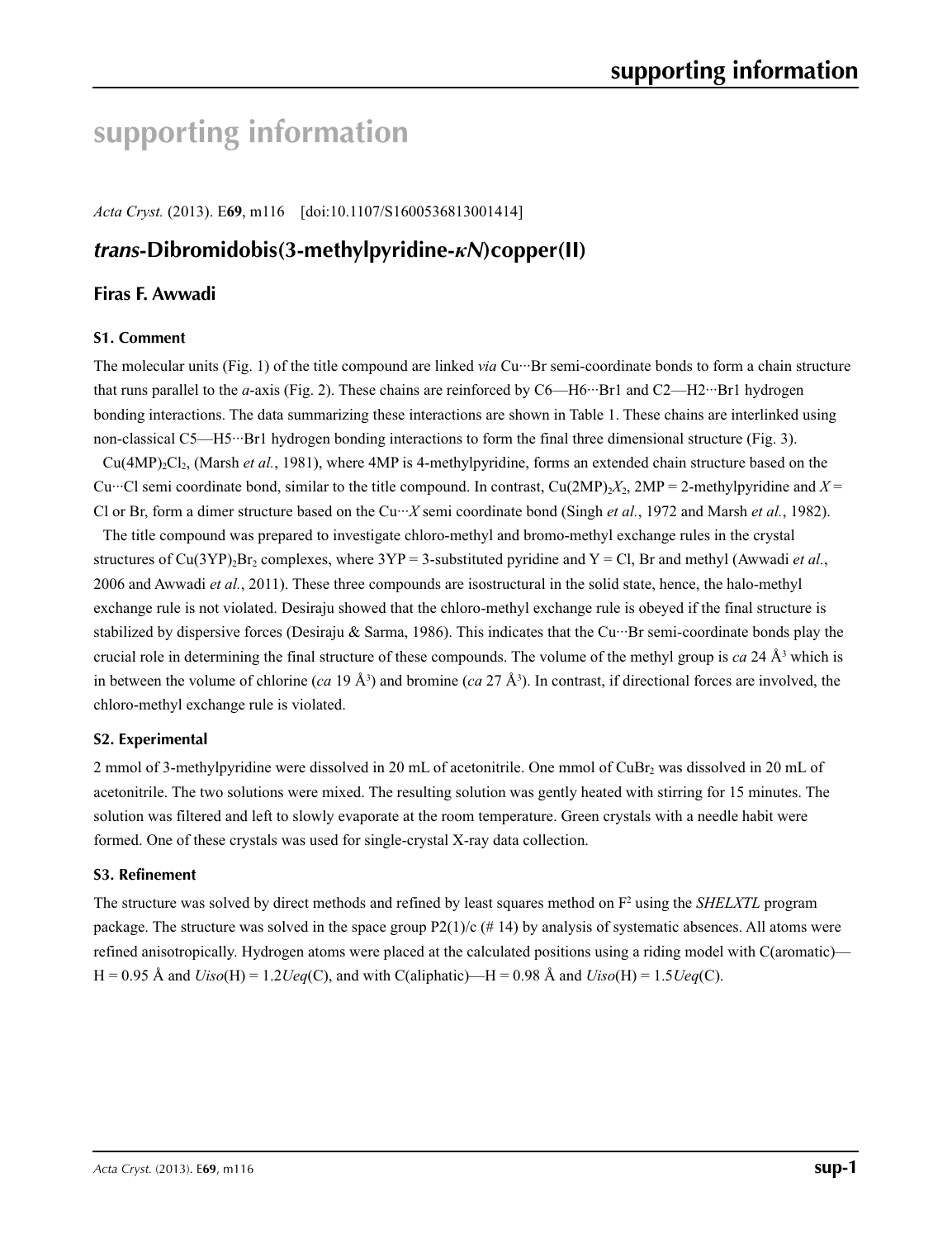

## **Figure 1**

The molecular unit of the title compound. Symmetry transformations used to generate equivalent atoms are  $-x + 1$ ,  $-y$ ,  $-z$ + 2. Thermal ellipsoids are shown at 50% probability.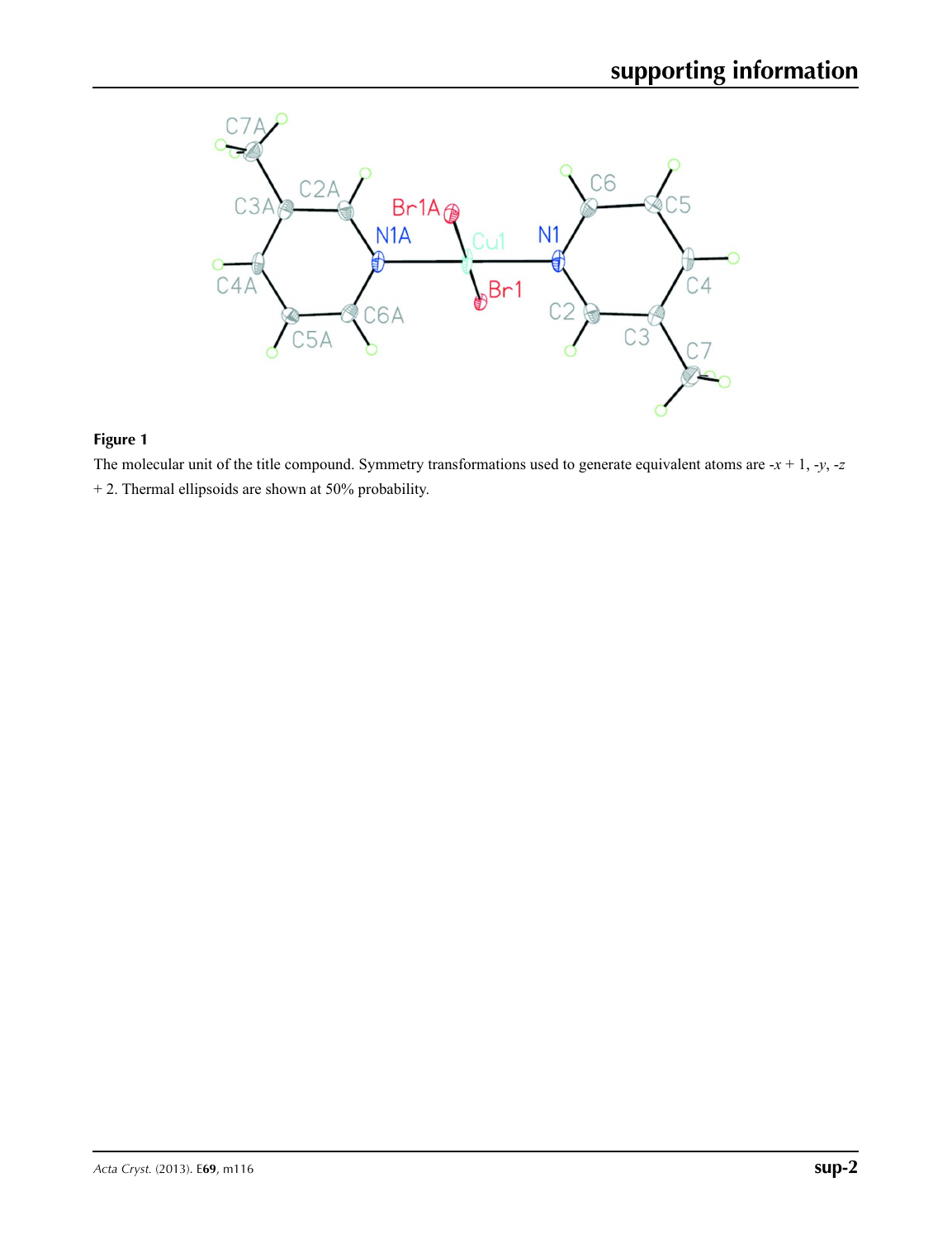

# **Figure 2**

Chain structure of the title compound.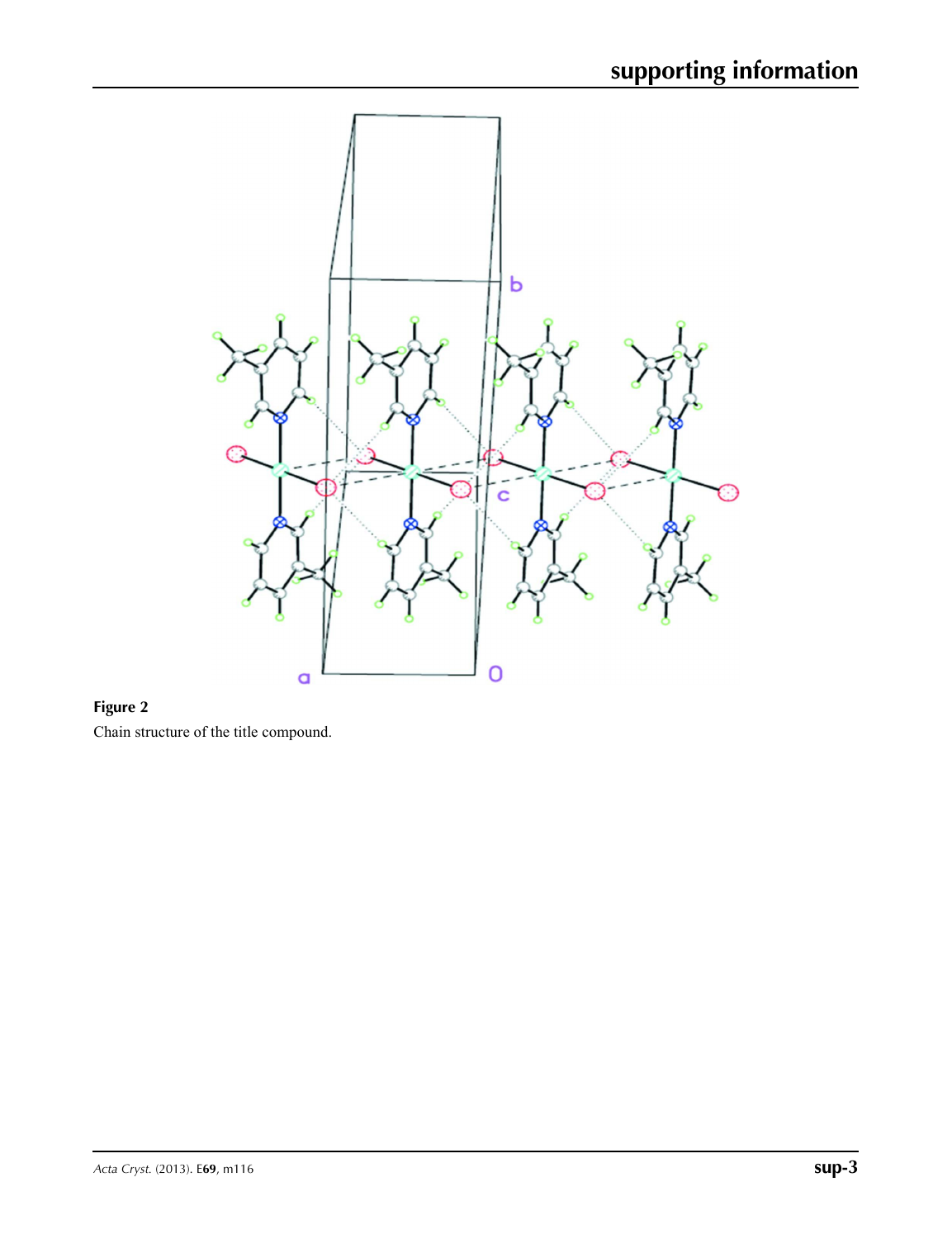

#### **Figure 3**

The packing diagram of the title compound viewed down the *a*-axis.

#### *trans***-Dibromidobis(3-methylpyridine-***κN***)copper(II)**

*Crystal data*

 $[CuBr<sub>2</sub>(C<sub>6</sub>H<sub>7</sub>N)<sub>2</sub>]$  $M_r = 409.61$ Monoclinic, *P*21/*c* Hall symbol: -P 2ybc  $a = 4.0171(8)$  Å  $b = 14.105$  (3) Å  $c = 11.899(2)$  Å  $\beta$  = 92.54 (3)<sup>o</sup>  $V = 673.5$  (2) Å<sup>3</sup> *Z* = 2

#### *Data collection*

Bruker/Siemens SMART APEX diffractometer Radiation source: normal-focus sealed tube Graphite monochromator Detector resolution: 8.3 pixels mm-1 *ω* scans Absorption correction: multi-scan (*SADABS*; Bruker, 2001)  $T_{\text{min}} = 0.265$ ,  $T_{\text{max}} = 0.806$ 

#### *Refinement*

Refinement on *F*<sup>2</sup> Least-squares matrix: full  $R[F^2 > 2\sigma(F^2)] = 0.032$  $wR(F^2) = 0.075$ 

 $F(000) = 398$  $D_x = 2.020$  Mg m<sup>-3</sup> Mo *Kα* radiation, *λ* = 0.71073 Å Cell parameters from 2369 reflections  $\theta$  = 2.2–29.8°  $\mu$  = 7.53 mm<sup>-1</sup> *T* = 85 K Needle, green  $0.24 \times 0.03 \times 0.03$  mm

5995 measured reflections 1536 independent reflections 1283 reflections with  $I > 2\sigma(I)$  $R_{\text{int}} = 0.044$  $\theta_{\text{max}} = 27.5^{\circ}, \theta_{\text{min}} = 2.9^{\circ}$  $h = -5 \rightarrow 4$  $k = -16 \rightarrow 18$  $l = -14 \rightarrow 15$ 

*S* = 1.01 1536 reflections 80 parameters 0 restraints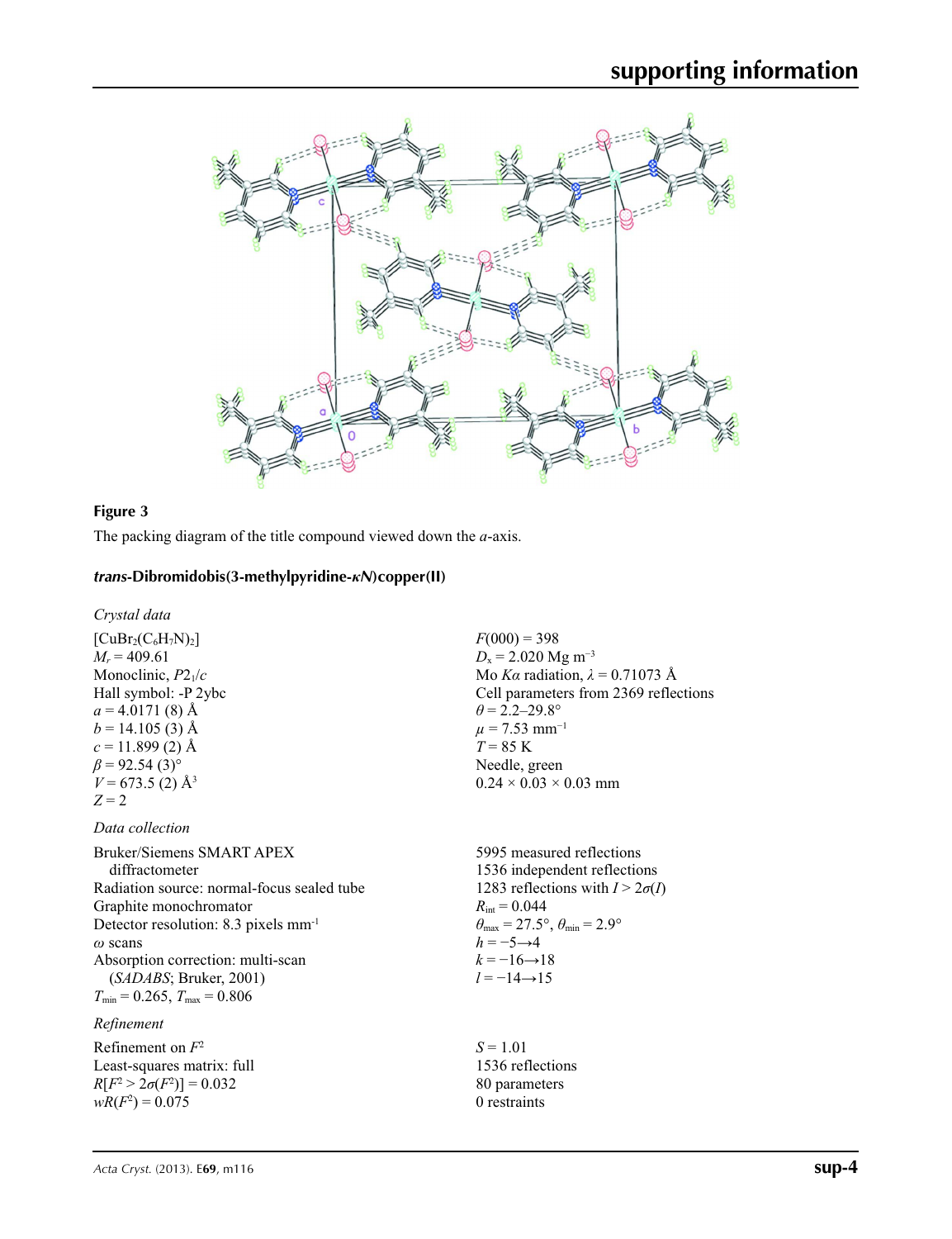| H-atom parameters constrained                             |
|-----------------------------------------------------------|
| $w = 1/[\sigma^2(F_0^2) + (0.0388P)^2]$                   |
| where $P = (F_o^2 + 2F_c^2)/3$                            |
| $(\Delta/\sigma)_{\text{max}}$ < 0.001                    |
| $\Delta\rho_{\text{max}}$ = 0.97 e Å <sup>-3</sup>        |
| $\Delta\rho_{\rm min} = -0.47 \text{ e } \text{\AA}^{-3}$ |
|                                                           |

#### *Special details*

**Geometry**. All e.s.d.'s (except the e.s.d. in the dihedral angle between two l.s. planes) are estimated using the full covariance matrix. The cell e.s.d.'s are taken into account individually in the estimation of e.s.d.'s in distances, angles and torsion angles; correlations between e.s.d.'s in cell parameters are only used when they are defined by crystal symmetry. An approximate (isotropic) treatment of cell e.s.d.'s is used for estimating e.s.d.'s involving l.s. planes.

**Refinement**. Refinement of  $F^2$  against ALL reflections. The weighted *R*-factor  $wR$  and goodness of fit *S* are based on  $F^2$ , conventional *R*-factors *R* are based on *F*, with *F* set to zero for negative  $F^2$ . The threshold expression of  $F^2 > \sigma(F^2)$  is used only for calculating *R*-factors(gt) *etc*. and is not relevant to the choice of reflections for refinement. *R*-factors based on *F*<sup>2</sup> are statistically about twice as large as those based on *F*, and *R*- factors based on ALL data will be even larger.

|                  | $\mathcal{X}$ | $\mathcal{Y}$ | $\boldsymbol{Z}$ | $U_{\rm iso}*/U_{\rm eq}$ |  |
|------------------|---------------|---------------|------------------|---------------------------|--|
| Br1              | 0.12621(8)    | 0.03733(3)    | 0.83940(3)       | 0.01337(12)               |  |
| Cu1              | 0.5000        | 0.0000        | 1.0000           | 0.01824(18)               |  |
| N <sub>1</sub>   | 0.5100(7)     | 0.1368(2)     | 1.0454(2)        | 0.0154(7)                 |  |
| C2               | 0.6317(9)     | 0.2051(3)     | 0.9789(3)        | 0.0158(8)                 |  |
| H2               | 0.7116        | 0.1869        | 0.9081           | $0.019*$                  |  |
| C <sub>3</sub>   | 0.6464(9)     | 0.2998(3)     | 1.0082(3)        | 0.0153(8)                 |  |
| C4               | 0.5247(9)     | 0.3257(3)     | 1.1112(3)        | 0.0165(8)                 |  |
| H <sub>4</sub>   | 0.5317        | 0.3899        | 1.1350           | $0.020*$                  |  |
| C <sub>5</sub>   | 0.3921(9)     | 0.2560(3)     | 1.1791(3)        | 0.0163(8)                 |  |
| H <sub>5</sub>   | 0.3024        | 0.2725        | 1.2490           | $0.020*$                  |  |
| C <sub>6</sub>   | 0.3925(8)     | 0.1636(3)     | 1.1440(3)        | 0.0160(8)                 |  |
| H6               | 0.3057        | 0.1165        | 1.1916           | $0.019*$                  |  |
| C7               | 0.7889(9)     | 0.3717(3)     | 0.9301(3)        | 0.0211(9)                 |  |
| H7A              | 0.8971        | 0.3389        | 0.8690           | $0.032*$                  |  |
| H7B              | 0.9531        | 0.4110        | 0.9719           | $0.032*$                  |  |
| H <sub>7</sub> C | 0.6094        | 0.4120        | 0.8986           | $0.032*$                  |  |
|                  |               |               |                  |                           |  |

*Fractional atomic coordinates and isotropic or equivalent isotropic displacement parameters (Å2 )*

*Atomic displacement parameters (Å2 )*

|                | $I^{11}$   | $I^{22}$   | $U^{33}$    | $U^{12}$       | $U^{13}$       | $L^{23}$      |
|----------------|------------|------------|-------------|----------------|----------------|---------------|
| Br1            | 0.0162(2)  | 0.0089(2)  | 0.01488(19) | $-0.00020(14)$ | $-0.00062(13)$ | 0.00010(13)   |
| Cu1            | 0.0286(4)  | 0.0059(3)  | 0.0194(3)   | 0.0034(3)      | $-0.0089(3)$   | $-0.0029(2)$  |
| N1             | 0.0213(16) | 0.0084(17) | 0.0160(15)  | 0.0025(12)     | $-0.0051(12)$  | $-0.0015(11)$ |
| C <sub>2</sub> | 0.0178(19) | 0.015(2)   | 0.0144(17)  | 0.0028(15)     | $-0.0028(14)$  | $-0.0033(14)$ |
| C <sub>3</sub> | 0.0138(19) | 0.012(2)   | 0.0199(19)  | $-0.0013(14)$  | $-0.0027(14)$  | 0.0015(14)    |
| C <sub>4</sub> | 0.019(2)   | 0.0076(19) | 0.0221(19)  | $-0.0002(15)$  | $-0.0038(15)$  | $-0.0030(14)$ |
| C <sub>5</sub> | 0.0191(18) | 0.017(2)   | 0.0132(18)  | 0.0000(15)     | 0.0024(14)     | $-0.0019(14)$ |
| C <sub>6</sub> | 0.0156(19) | 0.013(2)   | 0.0193(19)  | $-0.0044(14)$  | $-0.0007(15)$  | 0.0010(14)    |
| C7             | 0.024(2)   | 0.016(2)   | 0.023(2)    | $-0.0033(16)$  | 0.0020(16)     | 0.0028(15)    |